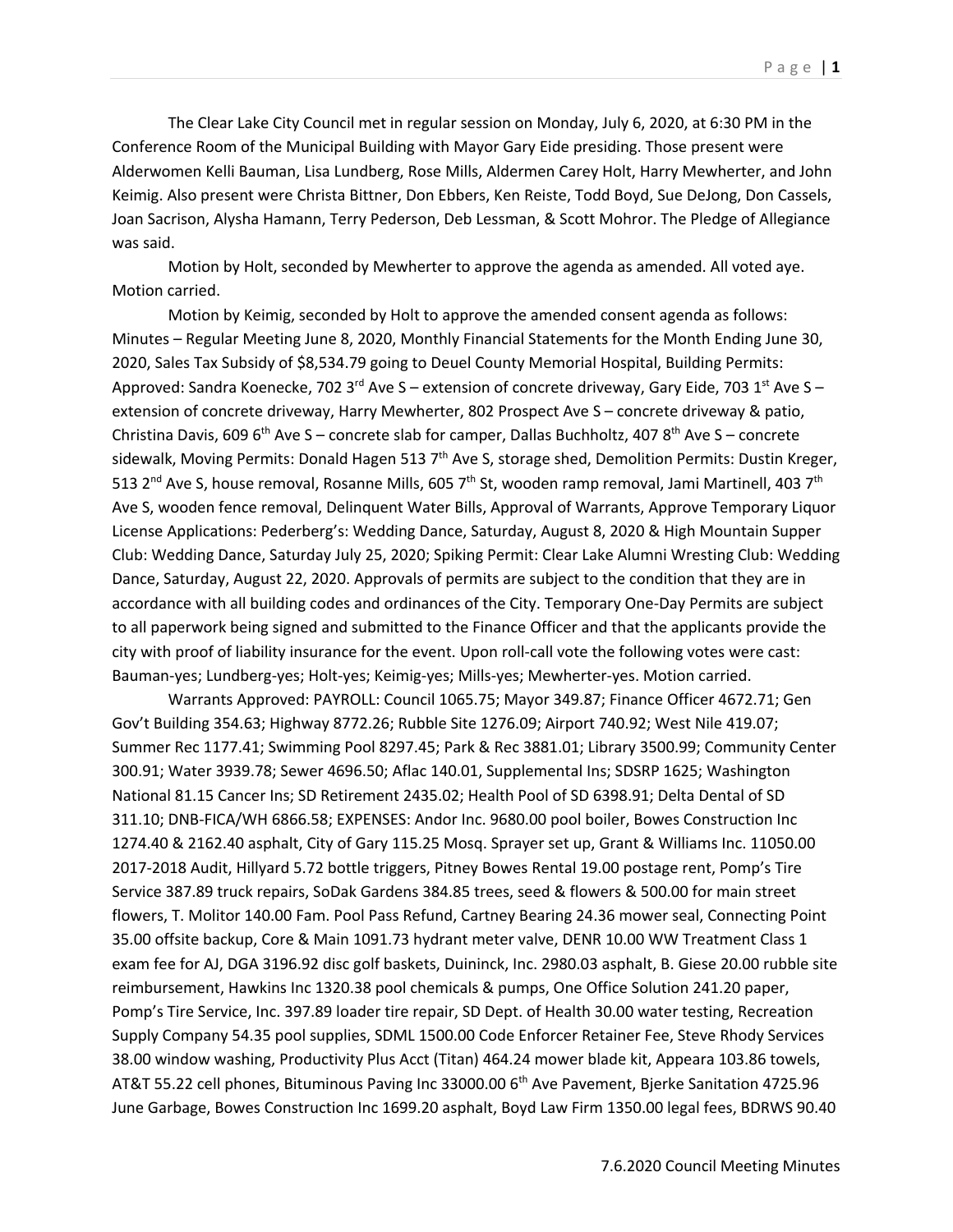park water, C. Severson 78.65 WM Dep refund, Cengage Learning 151.95 books, Certified Labs 708.52 Bio Last, CL Library 329.20 reimbursement, City of CL 2689.87 water usage, CL Building Center 348.15 supplies, CL Courier 560.89 publications/park envelops, D. Keimig 73.75 WM Dep Refund, D. Mikesh 150.00 WM Dep refund, DC Ambulance 5791.00 sales tax, DC Auditor 5338.00 police contract, DC Motor Supply 174.79 supplies, DCFU oil 2291.01 fuel & CC Dep Refund, DCMH 8534.79 sales tax subsidy, DNB Insurance 50.00 WM Dep Refund, Dollar General 20.35 pool supplies, E. Bass 136.70 WM Dep Refund, First Bank & Trust 358.44 park & pool supplies, Grant & Williams, Inc 1350.00 Final inv for 2017-18 Audit, HD Electric Coop 1075.33 June Electric bill, HD Elec Coop Inc 19.13 straps for park, Hawkins Inc 1738.42 pool chemicals/supplies, Hillyard 154.11 cleaning supplies, Home Oasis LLC 4.99 chemical tester, ITC 1454.21 internet/phone, J&J Earthworks 21761.70 Water main 2<sup>nd</sup> Ave, M. Schmidt 114.75 WM Dep Refund, Maynard's Food 506.97 pool candy/water, Milbank Winwater Works 65.24 valve box, Minn-Kota Pest Control 362.11 spraying govt bldg. & CC, N. Sime 51.35 WM Dep Refund, National Geographic Society 70.02 mag subscription, Northwestern Energy 374.17 June Nat. Gas, Purchase Power 720.99 June postage fees, Recreation Supply Company 968.68 metering pump, S. Effling 100.00 WM Dep Refund, SD Magazine 106.95 subscription, SD State Treasurer (SD DOR) 2175.95 June Sales tax, SD Unemployment Insurance Div 122.69 June unemployment, SDARWS 575.00 Annual Class B dues, Supreme Welding Inc 64.00 storm grates, Ultimate Ink 24.00 Guard Start shirts, US Bank 11716.19 July Loan Payment, USDA 6107.00 July loan payment.

No one appeared for public voice.

A Budget Request Public Hearing was held for the 2021 budget. Requests were received from DADi, DCID, Clear Lake Historical Society, Clear Lake Fire Department, Clear Lake Baseball Association, Fairgrounds Softball Field, ICAP, Clear Lake Library and Clear Lake Summer Rec. Comments were heard from Sue DeJong representing the Clear Lake Historical Society, Don Cassels representing the Clear Lake Baseball Association, Alysha Hamann representing Summer Rec, and Joan Sacrison representing DADI/ DCID.

Resolution 2020-9, amending COVID-19 restrictions was read. Motion by Holt, seconded by Mills to allow local businesses to have 75% capacity. Upon roll call vote, all voted aye. Motion carried. Motion by Keimig, seconded by Holt to continue with the amended resolution. Upon roll call vote, all voted aye. Motion carried.

Resolution 2020-10, updating the discretionary formula for residential property was read. Motion by Mewherter, seconded by Holt to approve. Upon roll call vote, all voted aye. Motion carried.

Motion by Holt, seconded by Keimig to approve the additional Summer Rec employee as follows: Golf – Hannah Swenson - \$11.50/hr. Legos – Alysha Hamann - \$11.00/hr. T-Ball - Brittanee Collins & Destiny Thomas - \$11.25/hr. Baseball 1 – Casey Severson - \$11.50. Baseball 2- Alysha Hamann - \$11.00. 8U Softball – Rachel Baer - \$11.50/hr. 10U Softball - Rachell Schliesman - \$11.00/hr. Run Club – Alysha Hamann - \$11.50 & Edajeanne Timmons - \$11.00. Upon roll call vote, all voted aye. Motion carried.

Information was shared about the new DC Community Transit that will be available starting in early August. This service is available for all ages and provides medical or service trips to Watertown, Brookings, & Sioux Falls for a fee. Medicaid patients and escorts will ride for free.